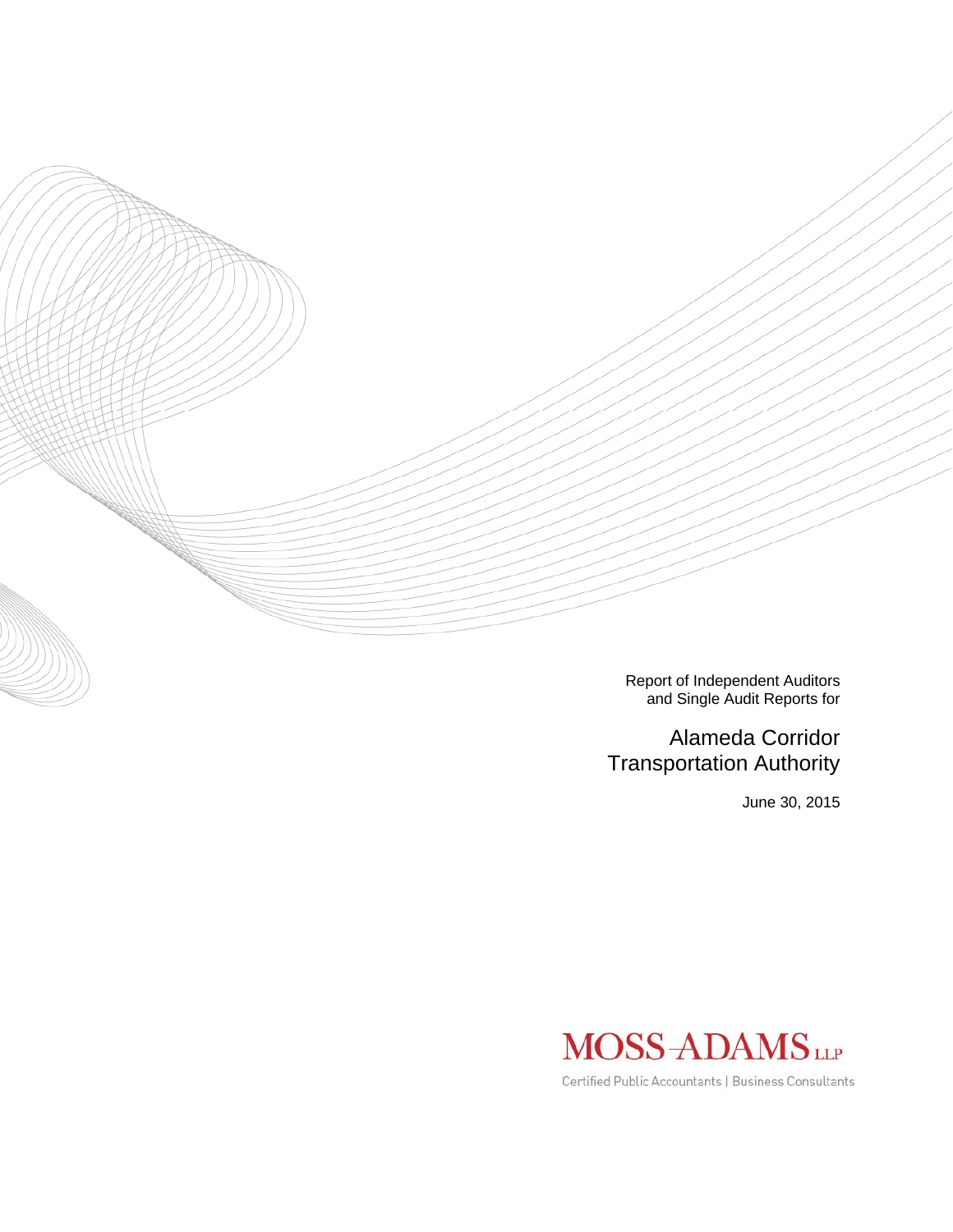# **CONTENTS**

|                                                                                                                                                                                                                               | <b>PAGE</b> |
|-------------------------------------------------------------------------------------------------------------------------------------------------------------------------------------------------------------------------------|-------------|
| REPORT OF INDEPENDENT AUDITORS ON THE FINANCIAL STATEMENTS<br>FOR THE YEAR ENDED JUNE 30, 2015                                                                                                                                | $\ast$      |
| REPORT OF INDEPENDENT AUDITORS ON INTERNAL CONTROL OVER FINANCIAL<br>REPORTING AND ON COMPLIANCE AND OTHER MATTERS BASED ON AN AUDIT OF<br>FINANCIAL STATEMENTS PERFORMED IN ACCORDANCE WITH GOVERNMENT<br>AUDITING STANDARDS | $1 - 2$     |
| REPORT OF INDEPENDENT AUDITORS ON COMPLIANCE FOR THE MAJOR FEDERAL<br>PROGRAM; REPORT ON INTERNAL CONTROL OVER COMPLIANCE; AND REPORT ON<br>THE SCHEDULE OF EXPENDITURES OF FEDERAL AWARDS REQUIRED BY<br>OMB CIRCULAR A-133  | $3 - 5$     |
| SCHEDULE OF EXPENDITURES OF FEDERAL AWARDS                                                                                                                                                                                    | 6           |
| NOTES TO SCHEDULE OF EXPENDITURES OF FEDERAL AWARDS                                                                                                                                                                           | 7           |
| SCHEDULE OF FINDINGS AND QUESTIONED COSTS                                                                                                                                                                                     | $8 - 10$    |
| SUMMARY SCHEDULE OF PRIOR AUDIT FINDINGS                                                                                                                                                                                      | 11          |

\* Incorporated by reference only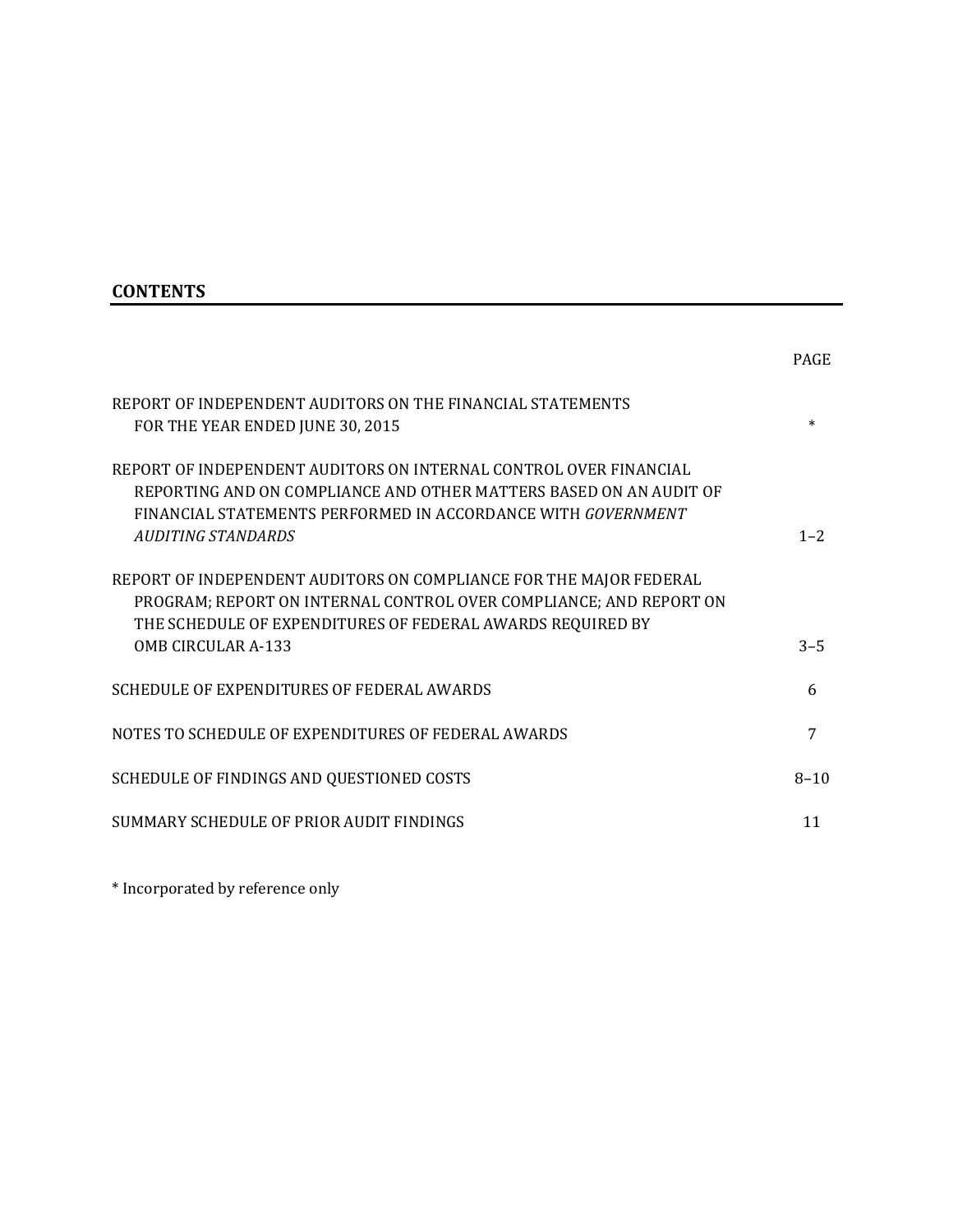# **REPORT OF INDEPENDENT AUDITORS ON INTERNAL CONTROL OVER FINANCIAL REPORTING AND ON COMPLIANCE AND OTHER MATTERS BASED ON AN AUDIT OF FINANCIAL STATEMENTS PERFORMED IN ACCORDANCE WITH** *GOVERNMENT AUDITING STANDARDS*

The Governing Board Alameda Corridor Transportation Authority Long Beach, California

MOSS-ADAMS<sub>LLP</sub> **Certified Public Accountants | Business Consultants** 

We have audited, in accordance with auditing standards generally accepted in the United States of America and the standards applicable to financial audits contained in *Government Auditing Standards* issued by the Comptroller General of the United States, the basic financial statements of Alameda Corridor Transportation Authority (ACTA or the Authority), which comprise the statement of net position as of June 30, 2015, the related statements of revenues, expenses, and change in net position, and cash flows for the year then ended, and the related notes to the basic financial statements, and have issued our report thereon dated November 2, 2015.

## **Internal Control Over Financial Reporting**

In planning and performing our audit of the financial statements, we considered ACTA's internal control over financial reporting (internal control) to determine the audit procedures that are appropriate in the circumstances for the purpose of expressing our opinion on the financial statements, but not for the purpose of expressing an opinion on the effectiveness of ACTA's internal control. Accordingly, we do not express an opinion on the effectiveness of ACTA's internal control.

Our consideration of internal control was for the limited purpose described in the preceding paragraph and was not designed to identify all deficiencies in internal control that might be material weaknesses or significant deficiencies and, therefore, material weaknesses or significant deficiencies may exist that were not identified. However, as described in the accompanying schedule of findings and questioned costs, we identified a deficiency in internal control that we consider to be a material weakness.

A *deficiency in internal control* exists when the design or operation of a control does not allow management or employees, in the normal course of performing their assigned functions, to prevent, or detect and correct, misstatements on a timely basis. A *material weakness* is a deficiency, or a combination of deficiencies, in internal control such that there is a reasonable possibility that a material misstatement of the entity's financial statements will not be prevented, or detected and corrected, on a timely basis. We consider the deficiency described in the accompanying schedule of findings and questioned costs as item 2015-001 to be a material weakness.



1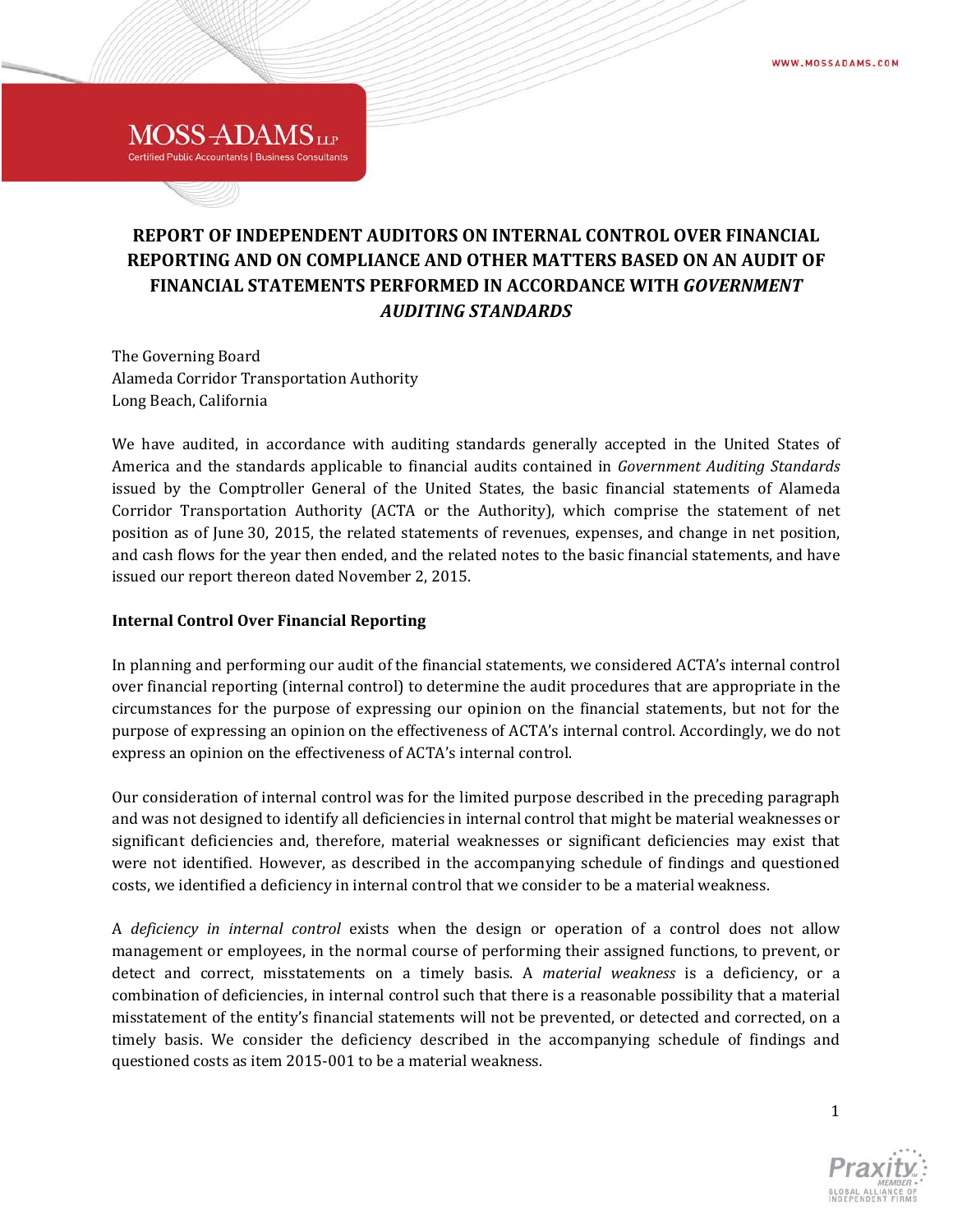A *significant deficiency* is a deficiency, or a combination of deficiencies, in internal control that is less severe than a material weakness, vet important enough to merit attention by those charged with governance. 

#### **Compliance and Other Matters**

As part of obtaining reasonable assurance about whether ACTA's financial statements are free from material misstatement, we performed tests of its compliance with certain provisions of laws, regulations, contracts, and grant agreements, noncompliance with which could have a direct and material effect on the determination of financial statement amounts. However, providing an opinion on compliance with those provisions was not an objective of our audit and, accordingly, we do not express such an opinion. The results of our tests disclosed no instances of noncompliance or other matters that are required to be reported under *Government Auditing Standards*.

## **Alameda Corridor Transportation Authority's Response to the Finding**

Alameda Corridor Transportation Authority's response to the finding identified in our audit is described in the accompanying schedule of findings and questioned costs. Alameda Corridor Transportation Authority's response was not subjected to the auditing procedures applied in the audit of the financial statements and, accordingly, we express no opinion on it.

## **Purpose of this Report**

The purpose of this report is solely to describe the scope of our testing of internal control and compliance and the result of that testing, and not to provide an opinion on the effectiveness of the entity's internal control or on compliance. This report is an integral part of an audit performed in accordance with *Government Auditing Standards* in considering the entity's internal control and compliance. Accordingly, this communication is not suitable for any other purpose.

Moss Adams LLP

Irvine, California November 2, 2015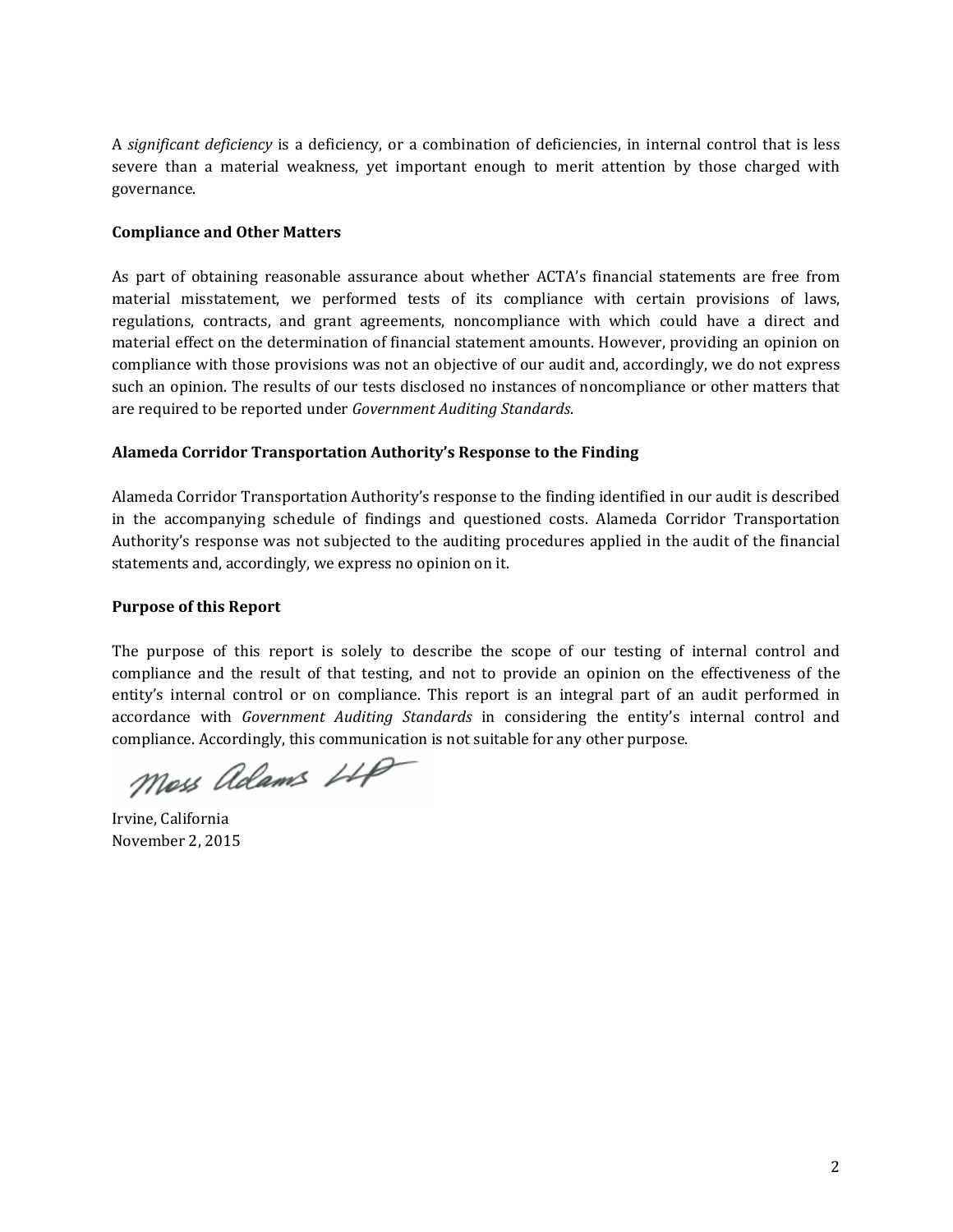# **REPORT OF INDEPENDENT AUDITORS ON COMPLIANCE FOR THE MAJOR FEDERAL PROGRAM; REPORT ON INTERNAL CONTROL OVER COMPLIANCE; AND REPORT ON THE SCHEDULE OF EXPENDITURES OF FEDERAL AWARDS REQUIRED BY OMB CIRCULAR A‐133**

The Governing Board Alameda Corridor Transportation Authority Long Beach, California

MOSS-ADAMS<sub>LLP</sub> **Certified Public Accountants | Business Consultants** 

## **Report on Compliance for the Major Federal Program**

We have audited Alameda Corridor Transportation Authority's (ACTA or the Authority) compliance with the types of compliance requirements described in the OMB Circular A-133 Compliance Supplement that could have a direct and material effect on ACTA's major federal program for the year ended June 30, 2015. ACTA's major federal program is identified in the summary of auditor's results section of the accompanying schedule of findings and questioned costs.

#### *Management's Responsibility*

Management is responsible for compliance with the requirements of laws, regulations, contracts, and grants applicable to its federal programs.

#### *Auditors' Responsibility*

Our responsibility is to express an opinion on compliance for ACTA's major federal program based on our audit of the types of compliance requirements referred to above. We conducted our audit of compliance in accordance with auditing standards generally accepted in the United States of America; the standards applicable to financial audits contained in *Government Auditing Standards*, issued by the Comptroller General of the United States; and OMB Circular A‐133, *Audits of States, Local Governments, and Non‐Profit Organizations*. Those standards and OMB Circular A‐133 require that we plan and perform the audit to obtain reasonable assurance about whether noncompliance with the types of compliance requirements referred to above that could have a direct and material effect on a major federal program occurred. An audit includes examining, on a test basis, evidence about ACTA's compliance with those requirements and performing such other procedures as we considered necessary in the circumstances.

We believe that our audit provides a reasonable basis for our opinion on compliance for the major federal program. However, our audit does not provide a legal determination of ACTA's compliance.

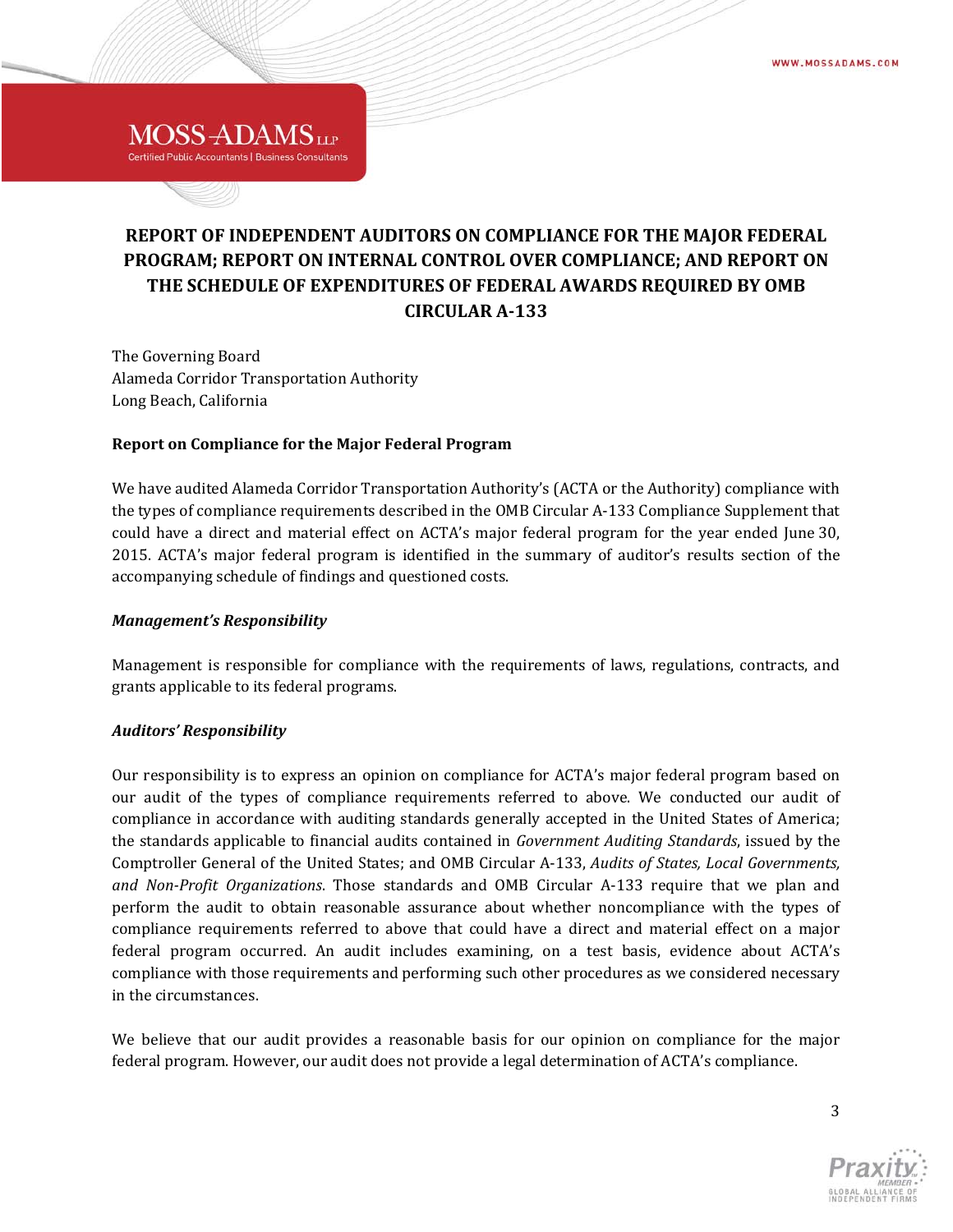#### *Opinion on the Major Federal Program*

In our opinion, ACTA complied, in all material respects, with the types of compliance requirements referred to above that could have a direct and material effect on its major federal program for the year ended June 30, 2015.

#### **Report on Internal Control Over Compliance**

Management of ACTA is responsible for establishing and maintaining effective internal control over compliance with the types of compliance requirements referred to above. In planning and performing our audit of compliance, we considered ACTA's internal control over compliance with the types of requirements that could have a direct and material effect on each major federal program to determine the auditing procedures that are appropriate in the circumstances for the purpose of expressing an opinion on compliance for each major federal program and to test and report on internal control over compliance in accordance with OMB Circular A-133, but not for the purpose of expressing an opinion on the effectiveness of internal control over compliance. Accordingly, we do not express an opinion on the effectiveness of ACTA's internal control over compliance.

A *deficiency in internal control over compliance* exists when the design or operation of a control over compliance does not allow management or employees, in the normal course of performing their assigned functions, to prevent, or detect and correct, noncompliance with a type of compliance requirement of a federal program on a timely basis. A *material weakness in internal control over compliance* is a deficiency, or a combination of deficiencies, in internal control over compliance such that there is a reasonable possibility that material noncompliance with a type of compliance requirement of a federal program will not be prevented, or detected and corrected, on a timely basis. A *significant deficiency in internal control over compliance* is a deficiency, or a combination of deficiencies, in internal control over compliance with a type of compliance requirement of a federal program that is less severe than a material weakness in internal control over compliance, yet important enough to merit attention by those charged with governance.

Our consideration of internal control over compliance was for the limited purpose described in the first paragraph of this section and was not designed to identify all deficiencies in internal control over compliance that might be material weaknesses or significant deficiencies. We did not identify any deficiencies in internal control over compliance that we consider to be material weaknesses. However, material weaknesses may exist that have not been identified.

The purpose of this report on internal control over compliance is solely to describe the scope of our testing of internal control over compliance and the results of that testing based on the requirements of OMB Circular A-133. Accordingly, this report is not suitable for any other purpose.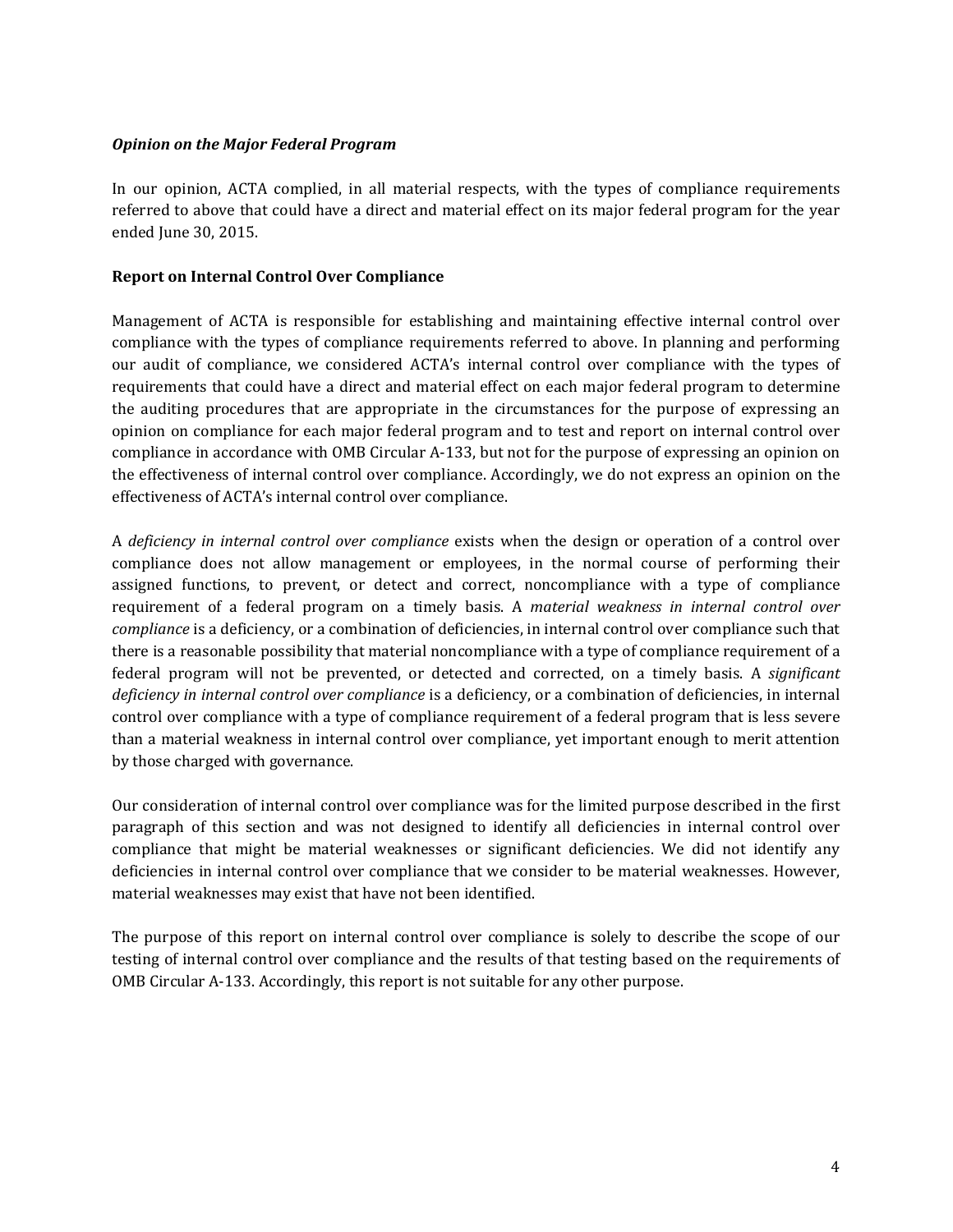#### **Report on Schedule of Expenditures of Federal Awards Required by OMB Circular A‐133**

We have audited the financial statements of ACTA as of and for the year ended June 30, 2015, and have issued our report thereon dated November 2, 2015, which contained an unmodified opinion on those financial statements. Our audit was conducted for the purpose of forming an opinion on the financial statements as a whole. The accompanying schedule of expenditures of federal awards is presented for purposes of additional analysis as required by OMB Circular A-133 and is not a required part of the financial statements. Such information is the responsibility of management and was derived from and relates directly to the underlying accounting and other records used to prepare the financial statements. The information has been subjected to the auditing procedures applied in the audit of the financial statements and certain additional procedures, including comparing and reconciling such information directly to the underlying accounting and other records used to prepare the financial statements or to the financial statements themselves, and other additional procedures in accordance with auditing standards generally accepted in the United States of America. In our opinion, the schedule of expenditures of federal awards is fairly stated in all material respects in relation to the financial statements as a whole.

Moss Adams LLP

Irvine, California November 2, 2015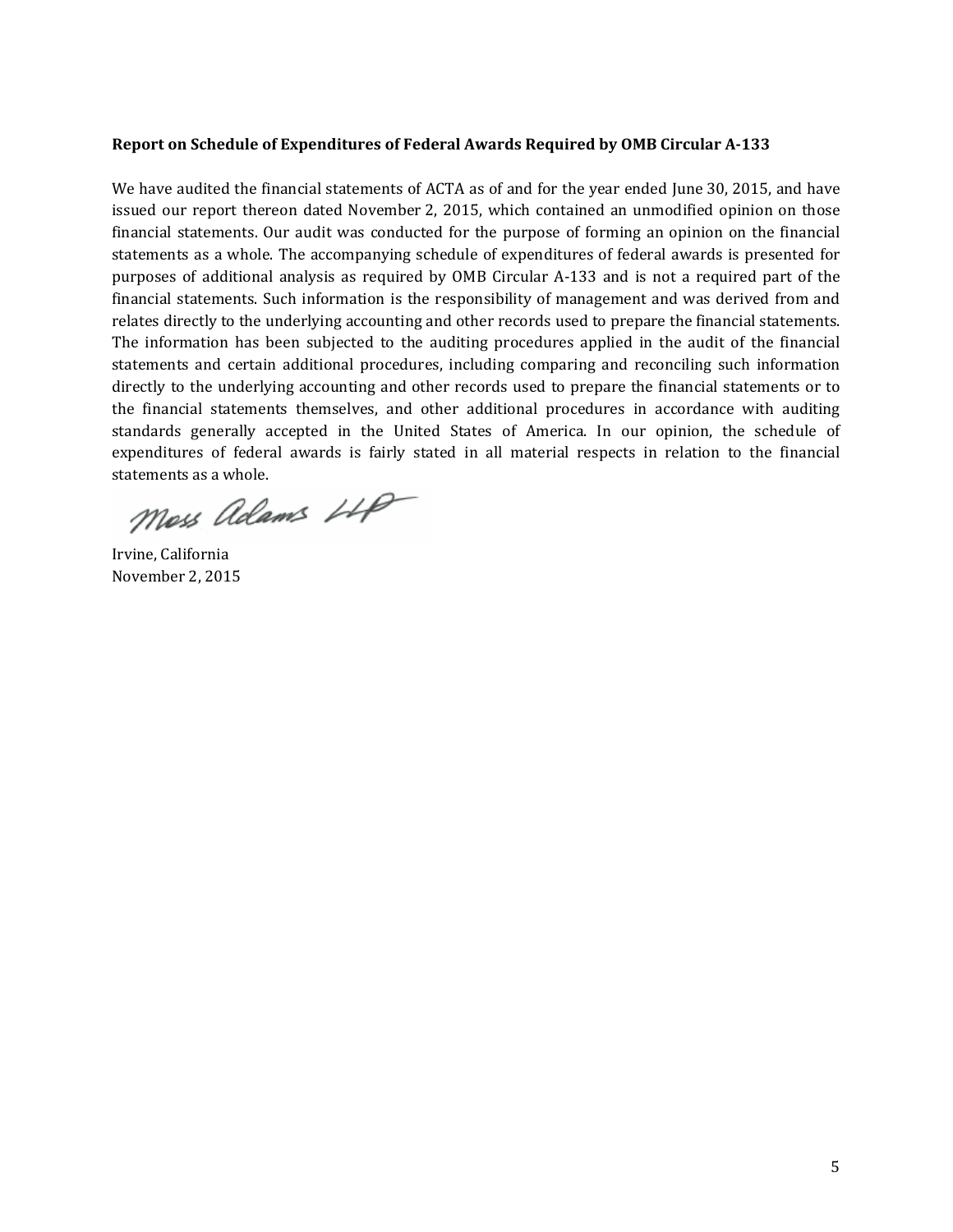# **ALAMEDA CORRIDOR TRANSPORTATION AUTHORITY SCHEDULE OF EXPENDITURES OF FEDERAL AWARDS YEAR ENDED JUNE 30, 2015**

| Federal Grantor/Pass Through Grantor/<br>Program or Cluster Title                             | <b>CFDA</b><br>Number | Pass Through Entity<br><b>Identifying Number</b> | Federal<br>Expenditures |  |
|-----------------------------------------------------------------------------------------------|-----------------------|--------------------------------------------------|-------------------------|--|
| HIGHWAY PLANNING AND CONSTRUCTION CLUSTER<br>Department of Transportation                     |                       |                                                  |                         |  |
| Direct<br>Highway Planning and Construction                                                   | 20.205                | N/A                                              | \$<br>34.159            |  |
| Pass through the California Department of Transportation<br>Highway Planning and Construction | 20.205                | 07-4914 & 07-4872                                | 3.445.684               |  |
| Total Highway Planning and Construction Cluster                                               |                       |                                                  | 3,479,843               |  |
| Total Expenditures of Federal Awards                                                          |                       |                                                  | 3.479.843               |  |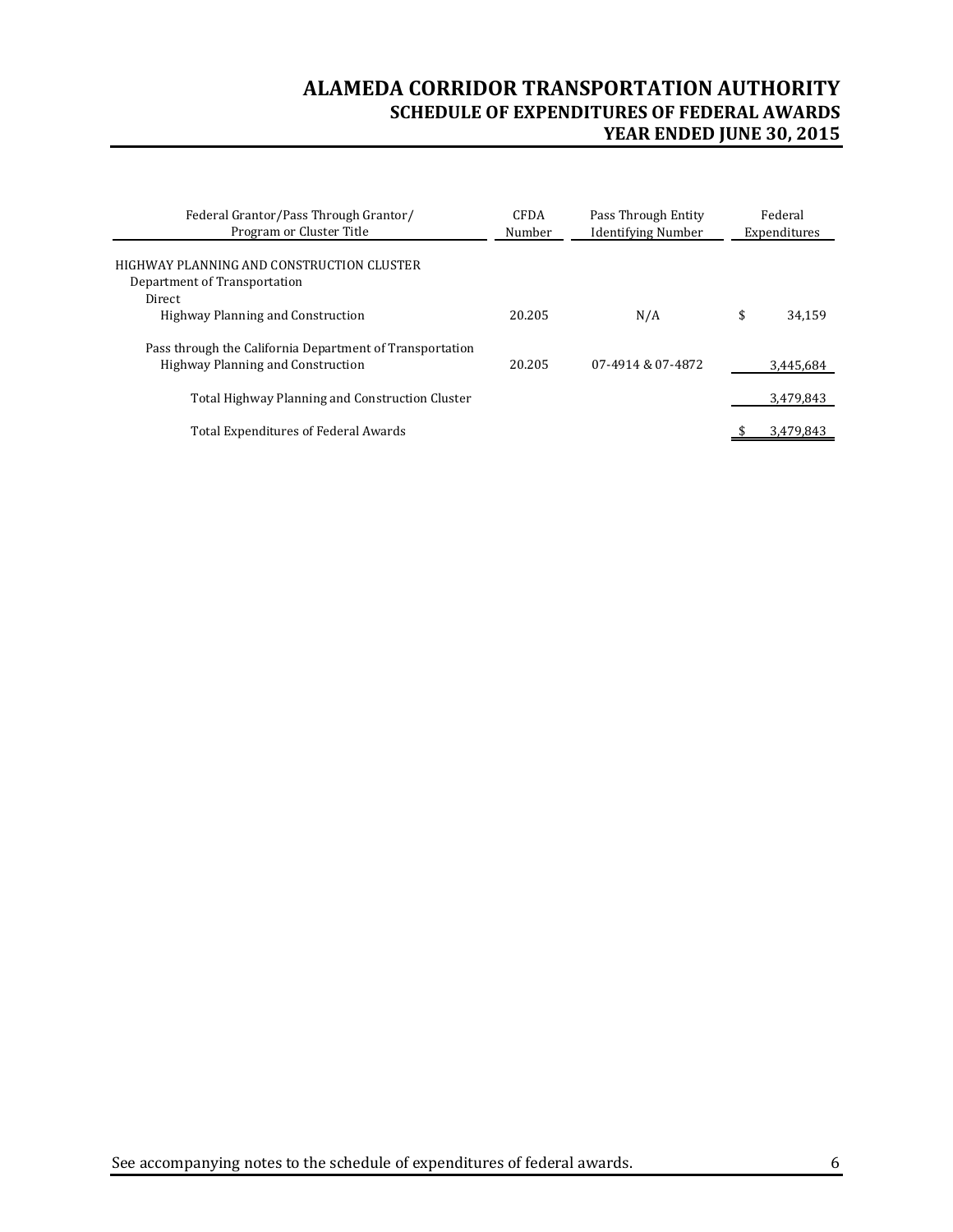## **Note 1 ‐ Basis of Presentation**

The accompanying Schedule of Expenditures of Federal Awards (Schedule) presents the expenditures of federal awards of the Alameda Corridor Transportation Authority (ACTA) for the year ended June 30, 2015. The information in this Schedule is presented in accordance with the requirements of the Office of Management and Budget (OMB) Circular A‐133, *Audits of States, Local Governments, and Non‐Profit Organizations*. Because the Schedule presents only a selected portion of the operations of ACTA, it is not intended to and does not present the net position, changes in net position, or cash flows of ACTA.

ACTA's reporting entity is defined in Note 1 of ACTA's financial statements. All federal awards from federal agencies are included in the Schedule.

## **Note 2 ‐ Summary of Significant Accounting Policies**

The accompanying Schedule is presented using the accrual basis of accounting, whereby eligible grant expenditures are recorded when incurred (i.e., when goods are received or services provided). Such expenditures are recognized following the cost principles in OMB Circular A-87, *Cost Principles for State*, Local, and *Indian Tribal Governments*, and Title 2 U.S. Code of Federal Regulation Part 200, *Uniform Administrative Requirements, Cost Principles, and Audit Requirements for Federal Awards* ("Uniform Guidance") wherein certain types of expenditures are not allowable or limited as to reimbursement. Expenditures reported include any property or equipment acquisitions incurred under federal programs. Pass-through identifying numbers are presented where available.

## **Note 3 ‐ Subrecipients**

During the fiscal year ended June 30, 2015, ACTA disbursed no federal funds to subrecipients.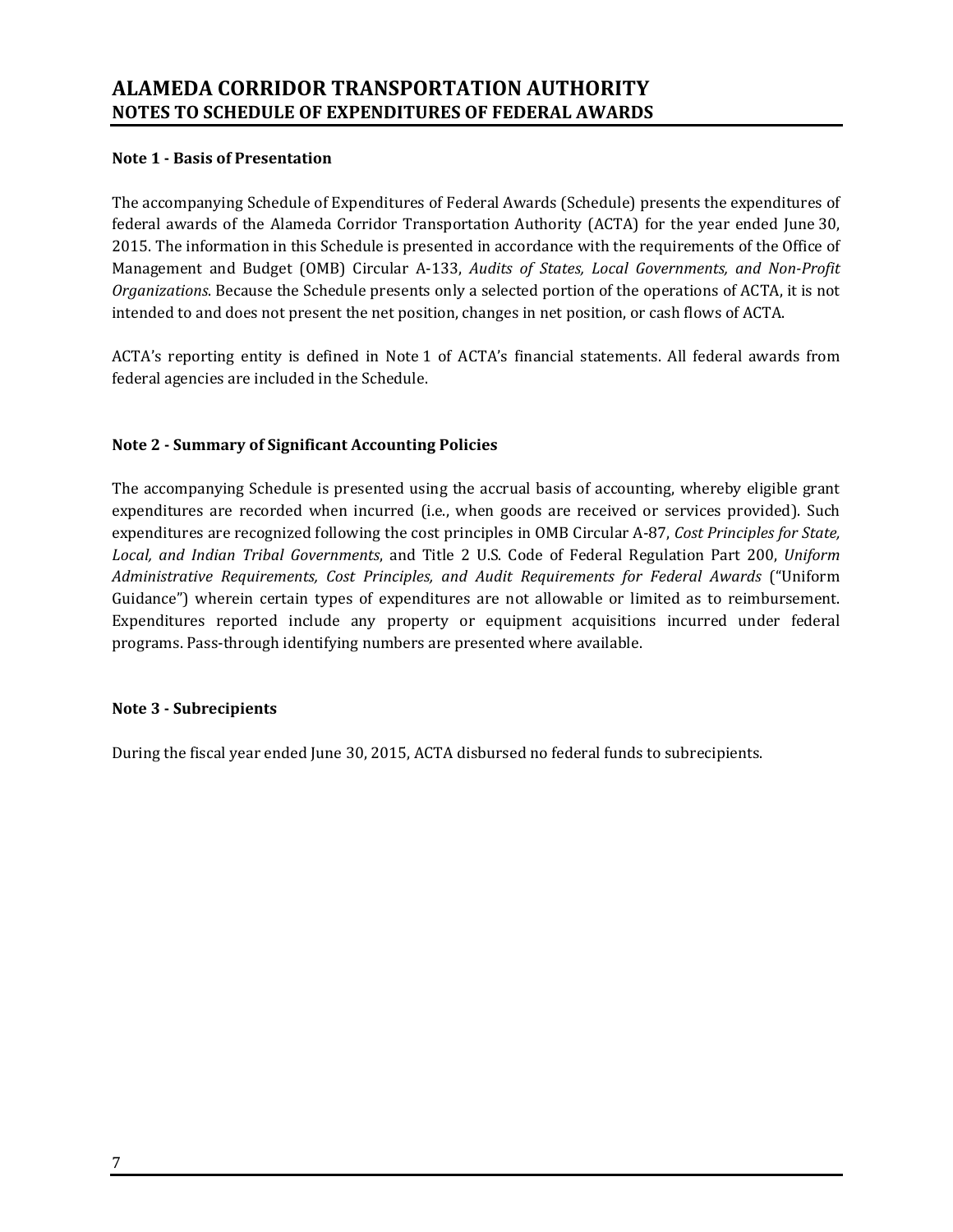## **ALAMEDA CORRIDOR TRANSPORTATION AUTHORITY SCHEDULE OF FINDINGS AND QUESTIONED COSTS FOR THE YEAR ENDED JUNE 30, 2015**

### **Section I ‐ Summary of Auditor's Results**

### **Financial Statements**

| Type of auditor's report issued:                                                                                      |   | <b>Unmodified</b> |             |                |
|-----------------------------------------------------------------------------------------------------------------------|---|-------------------|-------------|----------------|
| Internal control over financial reporting:                                                                            |   |                   |             |                |
| Material weakness(es) identified?<br>$\bullet$                                                                        | ⊠ | Yes               |             | N <sub>0</sub> |
| Significant deficiency(ies) identified?                                                                               |   | <b>Yes</b>        | $\boxtimes$ | None reported  |
| Noncompliance material to financial statements noted?                                                                 |   | <b>Yes</b>        | $\boxtimes$ | N <sub>0</sub> |
| <b>Federal Awards</b>                                                                                                 |   |                   |             |                |
| Internal control over federal major programs:                                                                         |   |                   |             |                |
| Material weakness(es) identified?<br>$\bullet$                                                                        |   | <b>Yes</b>        | ⊠           | N <sub>0</sub> |
| Significant deficiency(ies) identified?                                                                               |   | Yes               | $\boxtimes$ | None reported  |
| Any audit findings disclosed that are required to be reported<br>in accordance with section 510(a) of Circular A-133? |   | Yes               | M           | N <sub>0</sub> |

## **Identification of Federal Major Programs**

|                                                                          |  |  |            |               | Type of Auditor's |  |
|--------------------------------------------------------------------------|--|--|------------|---------------|-------------------|--|
| <b>CFDA</b> Numbers<br>Name of Federal Program or Cluster                |  |  |            | Report Issued |                   |  |
| 20.205<br>Highway Planning and Construction Cluster                      |  |  | Unmodified |               |                   |  |
| Dollar threshold used to distinguish between type A and type B programs: |  |  |            | \$300,000     |                   |  |
| Auditee qualified as low-risk auditee?                                   |  |  | Yes        |               | No                |  |

#### **Section II ‐ Financial Statement Findings**

## **FINDING 2015‐001 ‐ Financial Reporting of Capitalized Assets (Material Weakness in Internal Control)**

**Criteria** - Governmental Accounting Standards Board (GASB) Statement Number 34, paragraph 19, defines capital assets as "land, improvements to land, easements, buildings, building improvements, vehicles, machinery, equipment, works of art and historical treasurers, infrastructure, and all other tangible and intangible assets that are used in operations and that have initial useful lives extending beyond a single reporting period."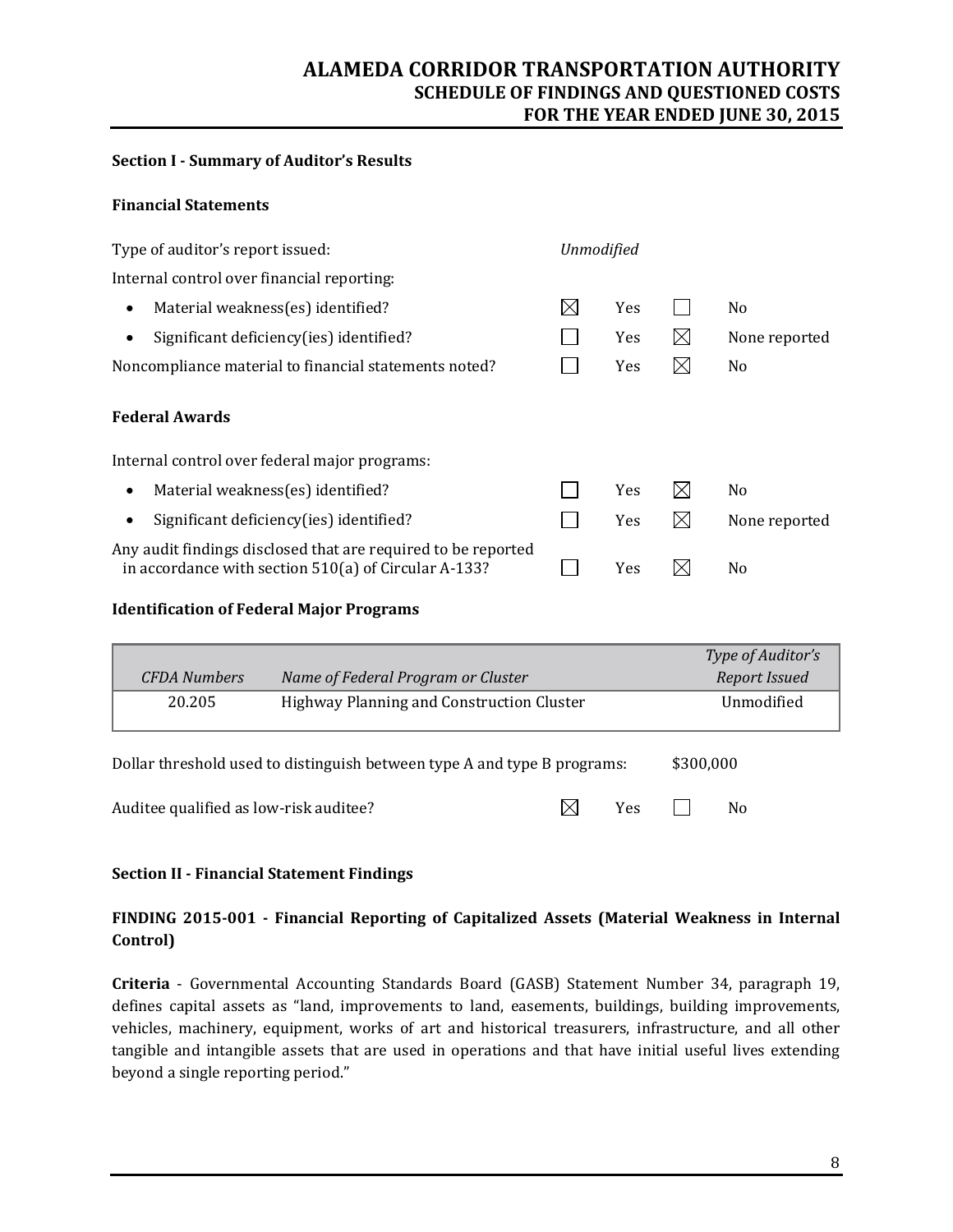# **ALAMEDA CORRDIOR TRANSPORTATION AUTHORITY SCHEDULE OF FINDINGS AND QUESTIONED COSTS (continued)**

## **FINDING 2015‐001 ‐ Financial Reporting of Capitalized Assets (Material Weakness in Internal Control) (continued)**

Chapter 7, paragraph 11.1 of the GASB 2013‐2014 *Comprehensive Implementation Guide* states, "Construction in progress should be included with capital assets in the statement of net position. It should be reported with other assets not being depreciated..."

**Condition and Context** - In our review of the Authority's financial statements, certain adjustments were required to properly present the financial statements in accordance with generally accepted accounting principles.

The Authority had previously capitalized and depreciated expenditures related to completion of a feasibility study and environmental document, design of the bridge, right-of-way acquisition and utility relocations, and other costs of construction of the State Route 47 (SR-47) project. The Authority had been assisting the California Department of Transportation (Caltrans) with all phases of the project, through several cooperative agreements, since 2002. The original project consisted of two segments, replacement of Caltrans' seismically deficient Schuyler Heim Bridge and construction of a new expressway connector, although only the first segment is being completed at this time. In prior years, expenditures related to this project were capitalized and included in capital assets. During 2015, it was determined to be more appropriately expensed as Expenses for Public Benefit. In addition, the Authority has traditionally transferred all construction in progress projects to capital assets in service at the end of each fiscal year, and initiated depreciation on the asset, regardless of whether the construction was complete. As a result, correcting adjustments were made to the prior-year financial statements.

**Cause** - The Authority does not have existing policies or established procedures to determine when construction projects are placed in service and subject to depreciation or to re-evaluate whether ongoing construction projects continue to be or are intended to be used in operations.

**Effect** - Beginning net position was restated and reduced by \$39,905,999 for expenditures that were previously capitalized that should have been expensed in prior periods. In the current year, \$4,195,570 of costs were initially capitalized and subsequently recorded as public benefit expenses as a result of the adjustment. 

**Recommendation** - We recommend that management continue to evaluate the nature of all capitalized projects to ensure that they meet the capitalization requirements established under GAAP, and that continuing projects be reviewed at least annually to ensure that they meet the definition of a capital asset. Additionally, no depreciation costs should be recorded for assets under construction until they are placed in service and available for operations.

**Views of responsible officials and planned corrective actions** ‐ The Authority has been collaborating with Caltrans on the SR-47 project for almost 15 years. The Authority began capitalizing the costs in the early 2000s and continued with the same systematic treatment of the SR-47 project-related expenditures since that time. The Authority's financial statement auditors never took exception to ACTA's treatment of the expenditures. The Authority recognizes that it is now appropriate to expense these costs, based upon available information.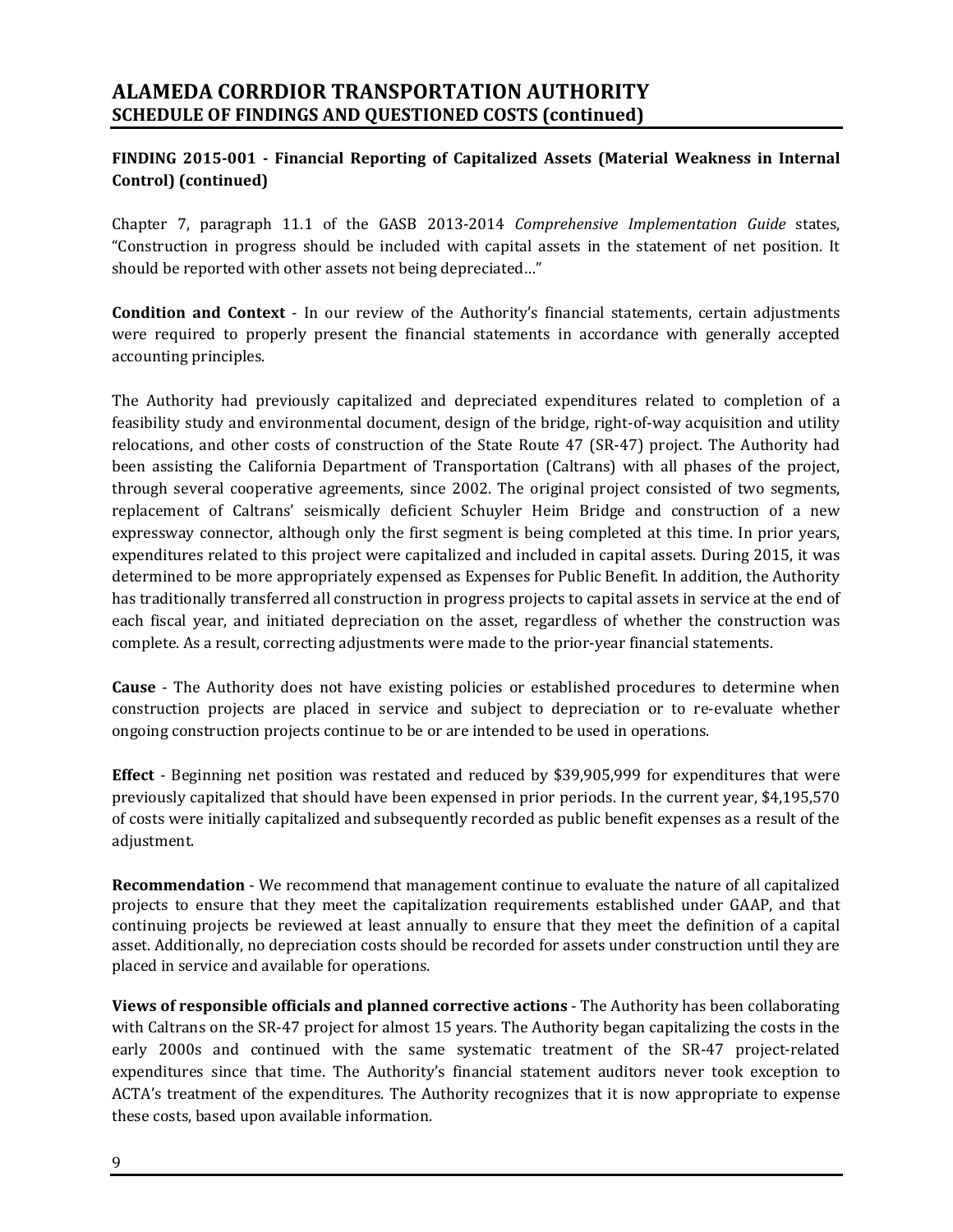## **FINDING 2015‐001 ‐ Financial Reporting of Capitalized Assets (Material Weakness in Internal Control) (continued)**

The Authority is reviewing all project costs to confirm conformity with the capitalization and depreciation requirements established under GAAP. Subsequent annual reviews will be conducted as part of the year-end financial closing process.

## **Section III ‐ Federal Award Findings and Questioned Costs**

None reported.